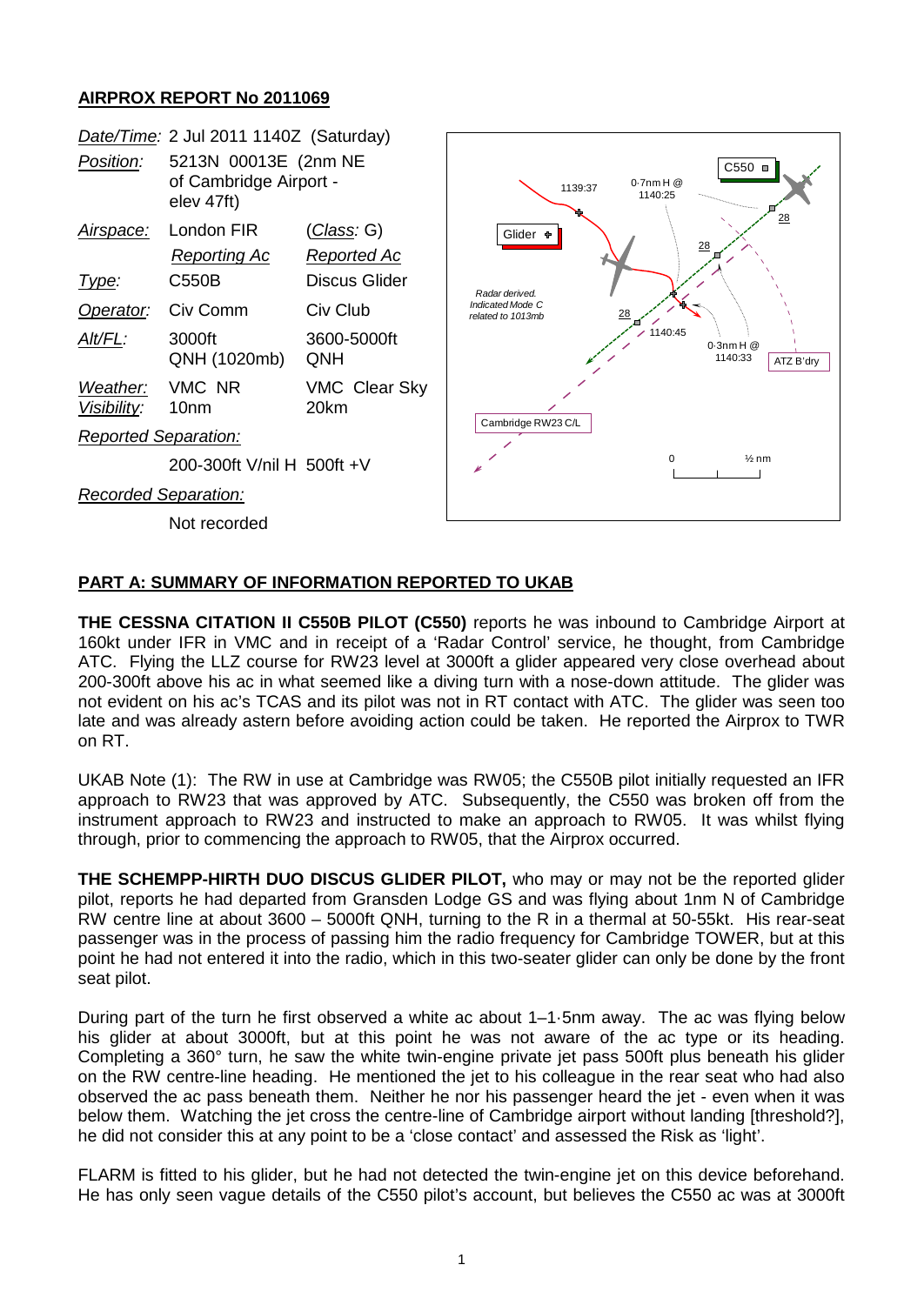on the centre line when its pilot saw a glider descending above the C550. However, as he had also observed other gliders in the vicinity he now believes he is not the glider pilot involved in this Airprox just the only glider pilot who admits to seeing the jet!

**THE CAMBRIDGE APPROACH CONTROLLER (APP)** reports that the C550 had been cleared to the CAM at an altitude of 3000ft Cambridge QNH (1020mb) for a procedural NDB approach to RW05. Whilst in the Cambridge overhead, the C550 pilot reported a white glider less than 100ft above, which appeared to be diving towards his ac. The Glider pilot had not contacted Cambridge APP and was unknown to ATC.

**ATSI** reports that the Airprox occurred in Class G airspace at 1140:41 UTC, 2.1nm to the NE of Cambridge Airport at 3000ft and above the Cambridge ATZ, which extends from the surface to a height of 2000ft above the aerodrome elevation of 47ft and is bounded by a circle 2½nm radius centred on the mid-point of RW23.

The C550 was an IFR flight inbound to Cambridge airport from St. Gallen-Altenrhein (LSZR). The glider involved in the Airprox is believed to be a Schempp-Hirth Duo Discus T glider, operating from Gransden Lodge, which is notified in the UK AIP as a Glider Launching Site, active from sunrise to sunset, where aerotows and winch launching take place to 3000ft above the site elevation of 254ft. Gliders operate daily from Gransden Lodge subject to Weather conditions.

Cambridge MATS Part 2, Section 1, Page 29, paragraph 10.4 Gliding sites, states:

'Gliding takes place at Gransden Lodge 10nm SW of Cambridge. Gransden shall be considered always active although details are usually faxed to ATC when gliding events are scheduled.'

There was no AIS NOTAM regarding any additional gliding event at Gransden Lodge.

The Cambridge APP controller was providing an Approach Procedural Service (PS) without the aid of survellance equipment. The Airprox occurred on a Saturday and the UK AIP promulgates the hours of Cambridge Radar, in Summer, as 0700-1800 UTC and by arrangement. No withdrawal of Radar service had been promulgated by AIS NOTAM. The ATSU reported that the provision of a radar service is subject to the availability of suitably qualified staff. After two similar Airprox occurrences [this and Airprox No 2011048] Cambridge ATSU are reviewing their procedures for promulgating the hours of availability of the ASR.

The 1120UTC Cambridge METAR is: 04004KT 330V130 9999 FEW032 19/09 Q1020=

At 1133:30, the C550 pilot contacted Cambridge APP and reported descending to an altitude of 4000ft. APP acknowledged the call, passing the QNH (1020mb) and requesting from the pilot, the type of service and approach that was required. RW05 was notified as the runway in use with a light and variable wind. In response the C550 pilot requested a DS and an ILS for RW23. The controller reported that radar was not available and agreed to provide a PS. The controller cleared the C550 to the CAM (NDB) in the descent to 4000ft QNH with no delay for a procedural ILS approach to RW23. [ATSI Note: The controller had approved an approach to the opposing runway that is equipped with an ILS].

At 1134:15, the radar recording shows the C550 at a position 11nm to the SE of the airfield. The C550 pilot requested permission to carry out a non standard direct entry from the SE of the airfield. The controller approved the procedure and gave the C550 further descent to 3000ft QNH. [ATSI Note: The pilot intended to approach the CAM (NDB) from the SE turning R to intercept the outbound QDR of 063° (CAT A,B) for the ILS/DME/NDB(L) approach to RW23.]

At 1136:42 the C550 pilot reported 3nm from the beacon turning outbound. The controller instructed the C550 pilot to report LLZ established and advised that TOWER was very busy with traffic using RW05 and that the C550 might have to break off the approach to RW23.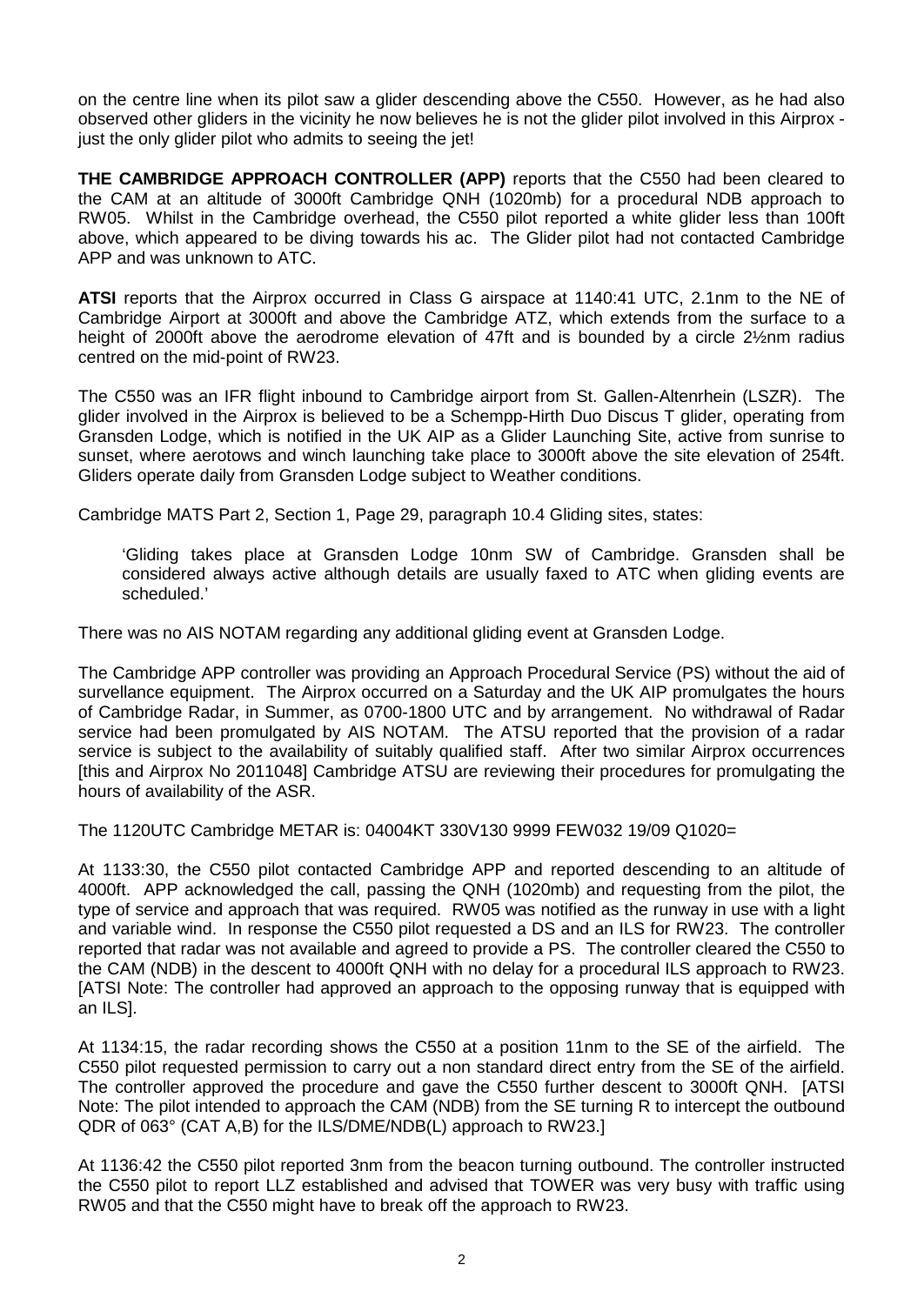At 1137:30, before the Airprox occurred, the controller instructed the C550 pilot to cancel the approach and climb to an altitude of 3000ft. The controller then cleared the C550 to route to the CAM (NDB) to fly outbound for the NDB approach for RW05. The C550 reported level at 3000ft QNH (1020mb) and requested confirmation of a L turn back to the CAM. This was confirmed by the controller with an instruction to maintain 3000ft and report beacon outbound or field in sight. The pilot reported that he would complete the IFR approach.

[UKAB Note (2): At 1139:37, the radar recording shows the C550, 5·6nm NE of Cambridge inbound to the CAM (NDB). Also shown are two possible glider contacts: one tracking SE to the N of the centreline and crossing the RW23 approach at a range of 2·1nm. At 1140:25, the radar recording shows the primary contact – which might or might not be the glider seen by the C550 crew converging with the C550 just before crossing the centreline, 2·1nm NE of the airfield, with the C550 inbound to the CAM (NDB) indicating 2800ft Mode C (1013mb) – equating to about 3010ft QNH (1020mb). The distance between the two ac is 0·7nm. The contact is shown again at 1140:33, in the C550's L 11:30 at a range of 0·3nm, to the S of the centre-line. This contact then fades as the C550 passes just to the N of the last observed position.]

At 1140:25, the C550 pilot reported, "..[C550 C/S] *we have a glider which is er well it's obviously inside our IFR zone and well what is he a hundred feet above us now diving."* The controller responded, "[C550 C/S] *roger I..have that visual now from the control tower apologies he's not talking to us.*" The C550 pilot advised that he intended to file a report.

The C550 then completed an NDB approach for RW05 and during the approach procedure the pilot reported turning in early to avoid another unrelated ac 200ft above. The radar recording showed the closest range between these ac was 1.1nm with 300ft vertical separation.

The C550 was in receipt of a Procedural Service. The Manual of Air Traffic Services, Section 1, Chapter 11, Page 10, paragraph 6.1.1, states:

'A Procedural Service is an ATS where, in addition to the provisions of a Basic Service, the controller provides restrictions, instructions and approach clearances, which if complied with, shall achieve deconfliction minima against other aircraft participating in the Procedural Service. Neither traffic information nor deconfliction advice can be passed with respect to unknown traffic.'

ATSI recommended that Cambridge ATSU in consultation with the CAA ATSD Southern Regional Inspectorate, urgently review the provision and promulgation of the Unit's radar services. A number of recent Airprox events have occurred when pilots had an expectation that radar services would be available in accordance with the promulgated periods of availability. In these instances pilots were advised on initial contact, that radar was not available, often in circumstances when a number of gliders were operating in the vicinity of Cambridge Airport without controllers being aware of their presence.

## **PART B: SUMMARY OF THE BOARD'S DISCUSSIONS**

Information available included reports from the pilot of the C550 and a glider pilot, transcripts of the relevant RT frequencies, radar video recordings, reports from the air traffic controller involved and a report from the appropriate ATC authority.

Without positive radar evidence or Mode S data on the reported ac, tracing action can be problematic when endeavouring to identify a specific glider involved in an Airprox, especially when there are a number of them flying in the vicinity. In this case a degree of uncertainty persisted that could not be eradicated and which naturally affected the Board's assessment of Cause and Risk.